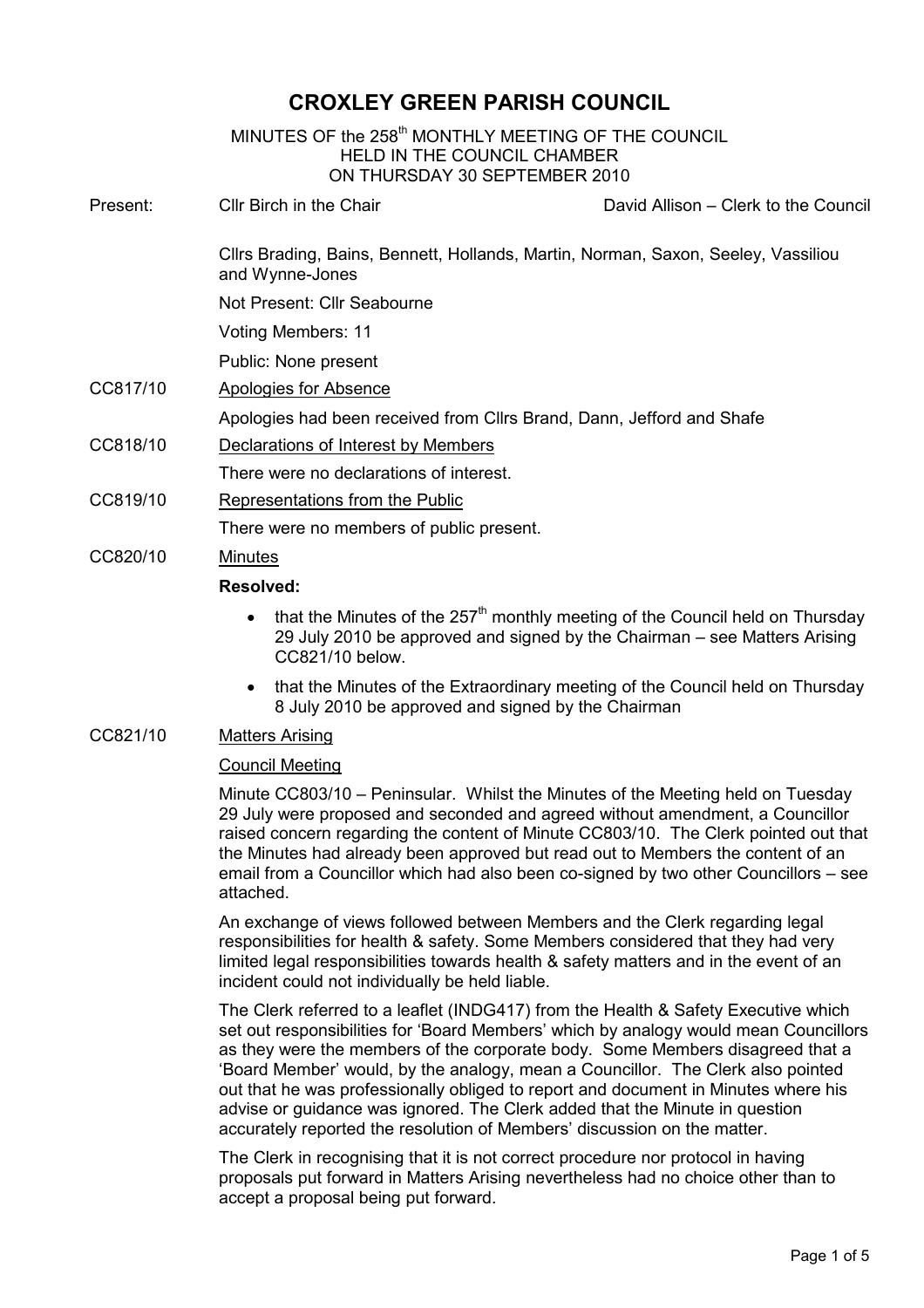## Resolved

• that advice be sought from NALC relating to Parish Councillors responsibilities under law for health & safety.

The Clerk in appreciating the views expressed by some Members concerning the Minute in question suggested that the Councillor redrafts the Minute so that it could be reported under this matter arising.

post meeting note – the revised wording was subsequently put forward as:

#### "The matter was resumed at 8.40pm.

Cllrs spent a great deal of time debating whether or not this was a service that the Parish Council needed and whether, for its 4 staff, it was financially viable. A recommended cost of £12000 over a five year period was produced by Peninsula Members considered that some of the services offered by Peninsula may be obtainable from organisations that already support the Parish Council for instance the National Association of Local Councils , Herts Association of Parish and Town Councils, Society of Local Council Clerks and Three Rivers District Council. The Clerk reminded members that they may be liable for potential claims by staff members for any breach of Employment or Health & Safety legislation.

Members considered that any liability may not be a personal (vicarious) one.

Members were also of the opinion that the Clerk should be allowed to undertake suitable training if his skills and knowledge needed updating

Action: The Clerk was asked to contact NALC, HAPTC, SLCC and TRDC to see if matters such at Employment law advice, Health & Safety at Work & Risk Assessment advice, Contract & Employee handbook advice could be obtained from these organisations either free of charge or via a 'buy in' basis.

Resolved: That the Parish Council does not enter into a service contract with Peninsula."

CC811/10 – Councillor Absence from Meetings. The Clerk apologised that he too should have pointed out under the Minutes of the last meeting that the last attended meeting by Cllr Brand was 29 April 2010 and not 25 March 2010 as reported in the Minutes. Members noted the information.

#### Extraordinary Meeting held on 8 July 2010

There were no matters arising.

- CC822/10 Committee Reports
- CC822.1/10 Environment and Amenity Committee held on Tuesday 6 July

#### Resolved:

- that the Minutes of the Environment and Amenity Committee held on Tuesday 6 July 2010 be adopted as a report of the meeting.
- CC822.2/10 Any matters arising There were no matters arising.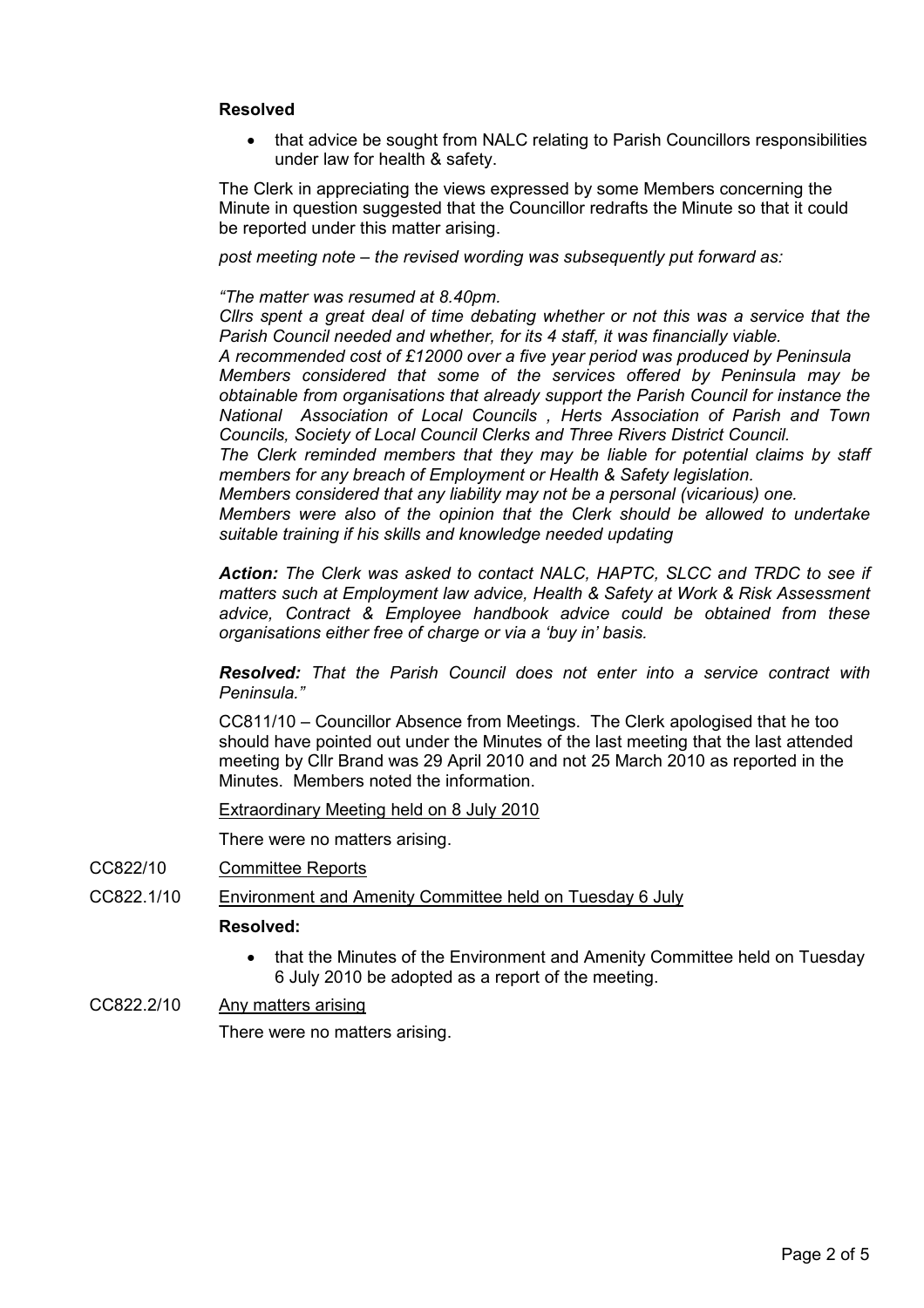### CC822.3/10 Planning and Development Committee held on Wednesday 7 July, 21 July, 4 and 18 August 2010

#### Resolved:

that the Minutes of the Planning and Development Committee held on Wednesday 7 July, 21 July and 4 August 2010 be adopted as a report of the meeting.

Members noted that the Planning and Development meeting scheduled for 18 August 2010 was cancelled.

# CC822.4/10 Any matters arising

There were no matters arising.

#### CC822.5/10 Finance and Administration Committee held Thursday 8 July 2010

#### Resolved:

• that the Minutes of the Finance and Administration Committee held on Thursday 8 July 2010 be adopted as a report of the meeting.

### CC822.6/10 Any matters arising

FA627/10 Matters Arising - referring to Minute FA621/10 (Monthly Accounts; 4024/101 Insurance, the Clerk was asked whether the schedule to show where monies may potentially be needed from reserves had been completed. The Clerk advised that as the Minute stated that when the schedule is completed it will be circulated to Members.

FA628/10 Monthly Accounts – referring to account code 107/4200, Chairman's Charity Expenditure, the Clerk was asked whether the remaining cheques had been sent to the charities in question. The Clerk advised that the cheques had been prepared and where awaiting signature.

### CC823/10 Waterways Adopter

The Chairman introduced this matter and referred to the paper circulated with the Agenda.

A discussion ensued as to whether if such a scheme was to be progressed that the length of the towing path to be adopted should include all of the towing path in the Parish Council's boundary up to approximately Gade Bank rather than just the section from Lot Mead Lock to Common Moor Lock

#### Resolved

• that the Clerk writes to British Waterways to seek further detail for review by the Council at a further meeting and that the correspondence be placed on the 'Councillor Requested Correspondence' schedule.

## CC824/10 Budget 2011/2012

The Clerk referred Members to briefing papers that were made available at the meeting which sets out the budgetary process for 2011/12. The Clerk requested that any proposals for the budget should be submitted as soon as possible so that the budget detail can be built up and discussed at subsequent Committee and Council meetings.

CC825/10 Correspondence

#### CC825.1/10 Councillor Requested Correspondence

There was no Councillor requested correspondence to note.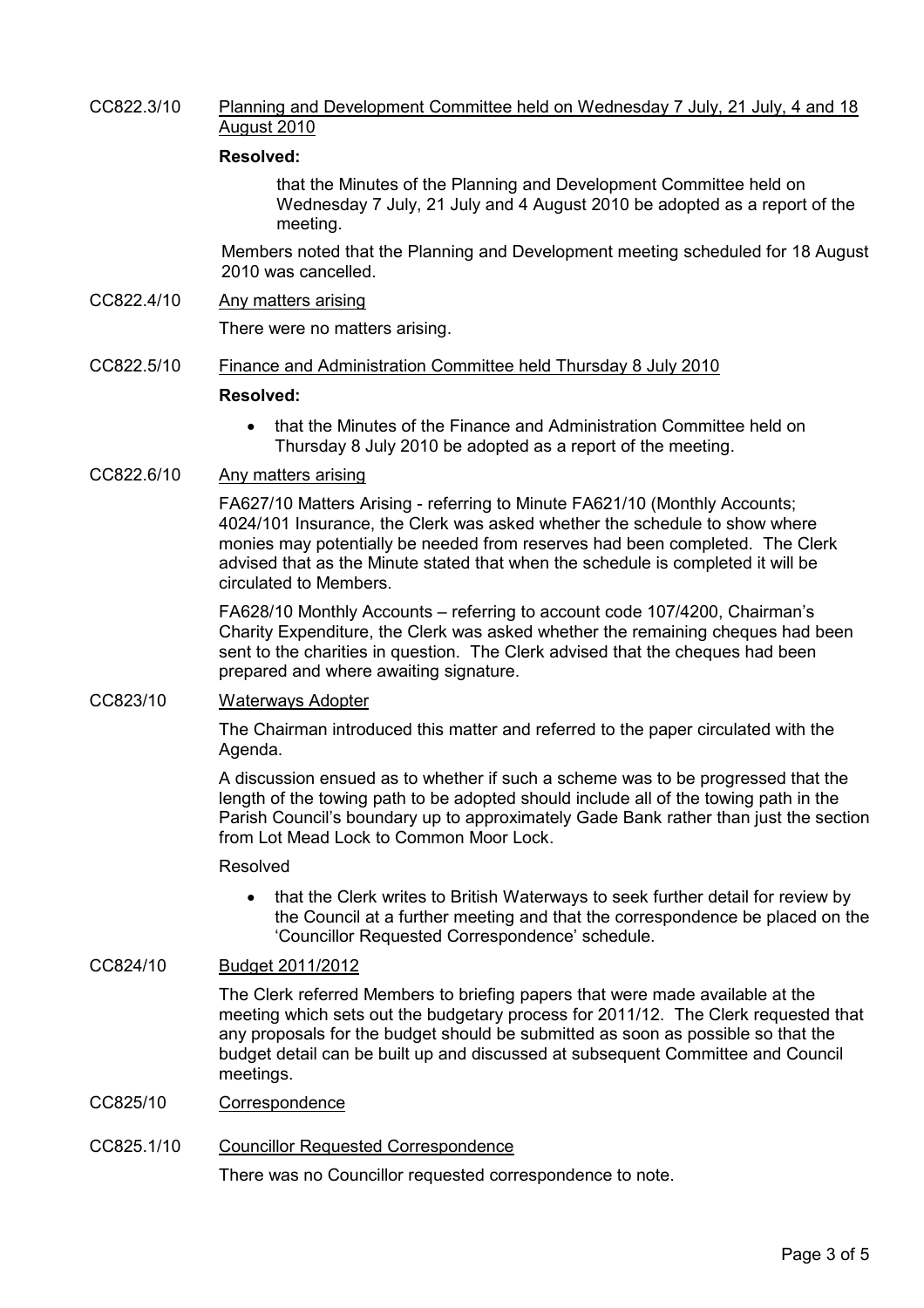## CC825.2/10 Other correspondence

The Chairman introduced this item and the Clerk referred Members to the list which was available at the meeting. The Clerk further detailed several items of correspondence as requested by Cllrs.

## CC826/10 Part 2

### Resolved:

• that having regard to the nature of the business to be transacted the Press and Public be excluded from the next item on the agenda.

## CC826.1/10 Employee Contract Termination

The Chairman reminded Members that this discussion on this matter was strictly confidential and the Chairman proceeded to provide Members with a verbal update on the situation.

Members were advised that the matter was in the hands of the Council's solicitors.

## CC827/10 Closure

There being no further business the Chairman closed the meeting at 9.36pm.